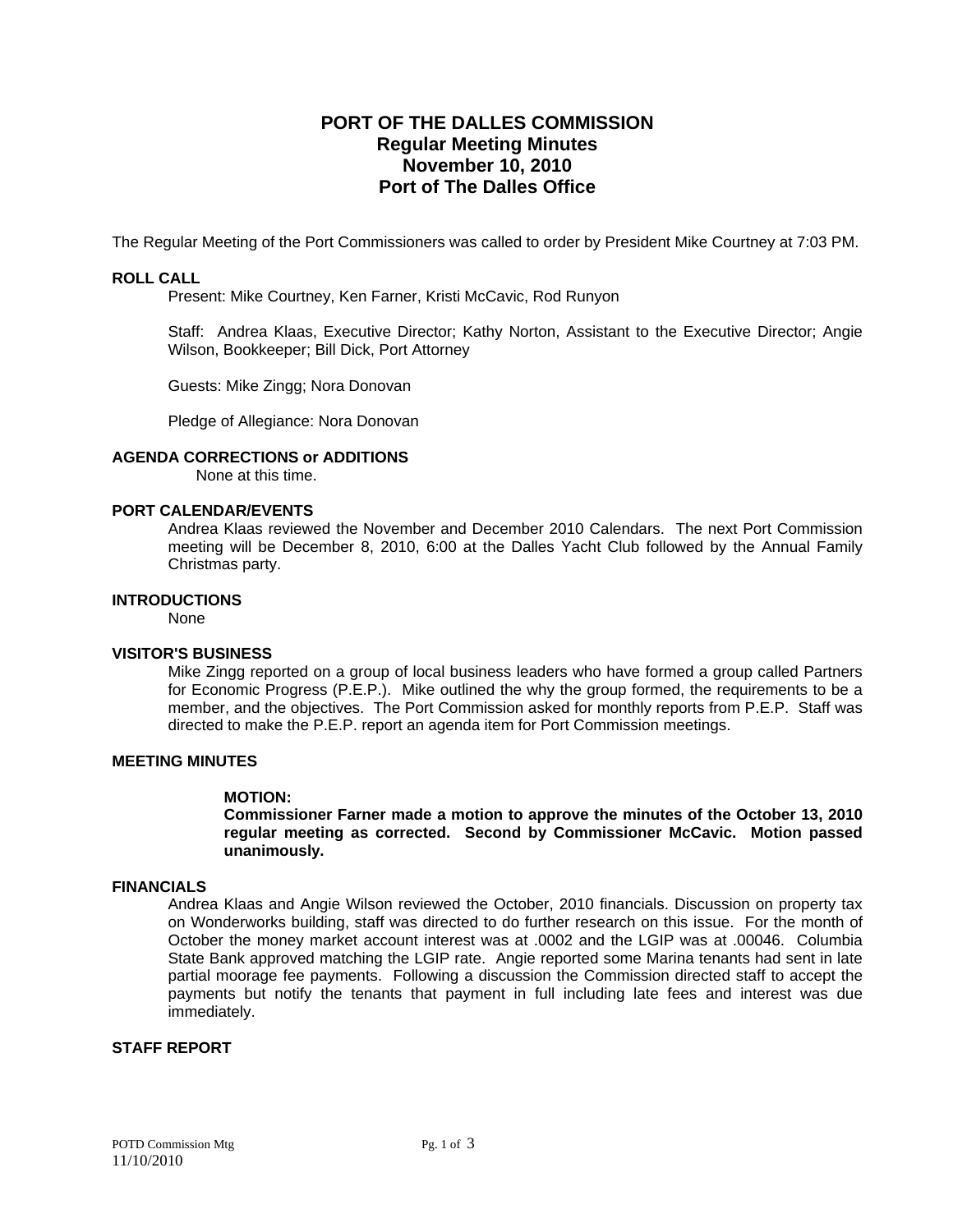- *1.Monthly Highlights* Andrea Klaas: NWA PSA has been signed. The Port hired Nora Donovan as a contract employee to work through the documents needed to ensure due diligence to meet the timeline for the contract; Andrea and Carolyn Meece met with NWA Specialties to see what help they needed. The State may be able to help them expand through several programs; Met with Precision Lumber to see what assistance is available through the State for them. Attended a PEP meeting and think they will be a great advocate for the area; 2009-10 Audit is started. Commissioner McCavic stated she would like to see staff visits with 2-3 businesses each month.
- *2. Bylaws* Andrea Klaas provided a copy of the Bylaws as discussed at the October 13, 2010 meeting. Following discussion of additional changes:

MOTION: Commissioner Farner made a motion to approve the Bylaws with the changes. Second by Commissioner McCavic. Motion passed unanimously.

- *3.Wetlands* Andrea Klaas provided an update from DSI regarding the wetlands issue.
- *4.Marina Update* Kathy Norton updated the Commission on activities and issues at the Marina. Past due moorage fees are still an issue. As per the current moorage lease agreements, any not paid by 12/27/2010 will be sent to collections.
- *5.Reports of Committees*:
	- *a.Urban Renewal-* Commissioner Farner reported on the Urban Renewal activities. The cruise dock is deferred to 2012; 1<sup>st</sup> St festival area expected to start by spring 2011; Washington St pedestrian underpass engineering expected to be done by spring 2011; Granada city block negotiations underway.
	- *b.Chamber of Commerce*  Commissioner McFadden absent, no report.
	- *c.Wasco EDC*  Andrea Klaas reported the next meeting will be November 18, 2010. Andrea has been reappointed to the OIB.

*d. MCEDD* – Commissioner Runyon reported on the MCEDD Strategic Planning Retreat and that Fun Country has used MCEDD funds for their recent expansion. He also stated he will be taking the Wasco County seat on the MCEDD Board effective January 1, 2011 so the Port position will need to be filled.

*6. FYI:* BPA Journal November 2010; Local Government News Report October 2010

Break – 8:37PM

INTO EXECUTIVE SESSION 8:41PM

**EXECUTIVE SESSION** *(as allowed by ORS 192.660 (2) (e) (f) (h)) this may include discussion of real property transactions and privileged legal communication.* 

Back to Regular Session 9:17PM

#### **COMMISSION CALL**

- 1. President: Thanks for the birthday wishes. The PEP is a great idea.
- 2. Commissioners:

 Commissioner McCavic is happy the Port is moving forward with NWA and feels PEP will be a great asset to development in the area.

 Commissioner Farner wanted to confirm that Commissioner Runyon could serve as both a Port Commissioner and a County Commissioner. Commissioner Courtney confirmed that he could.